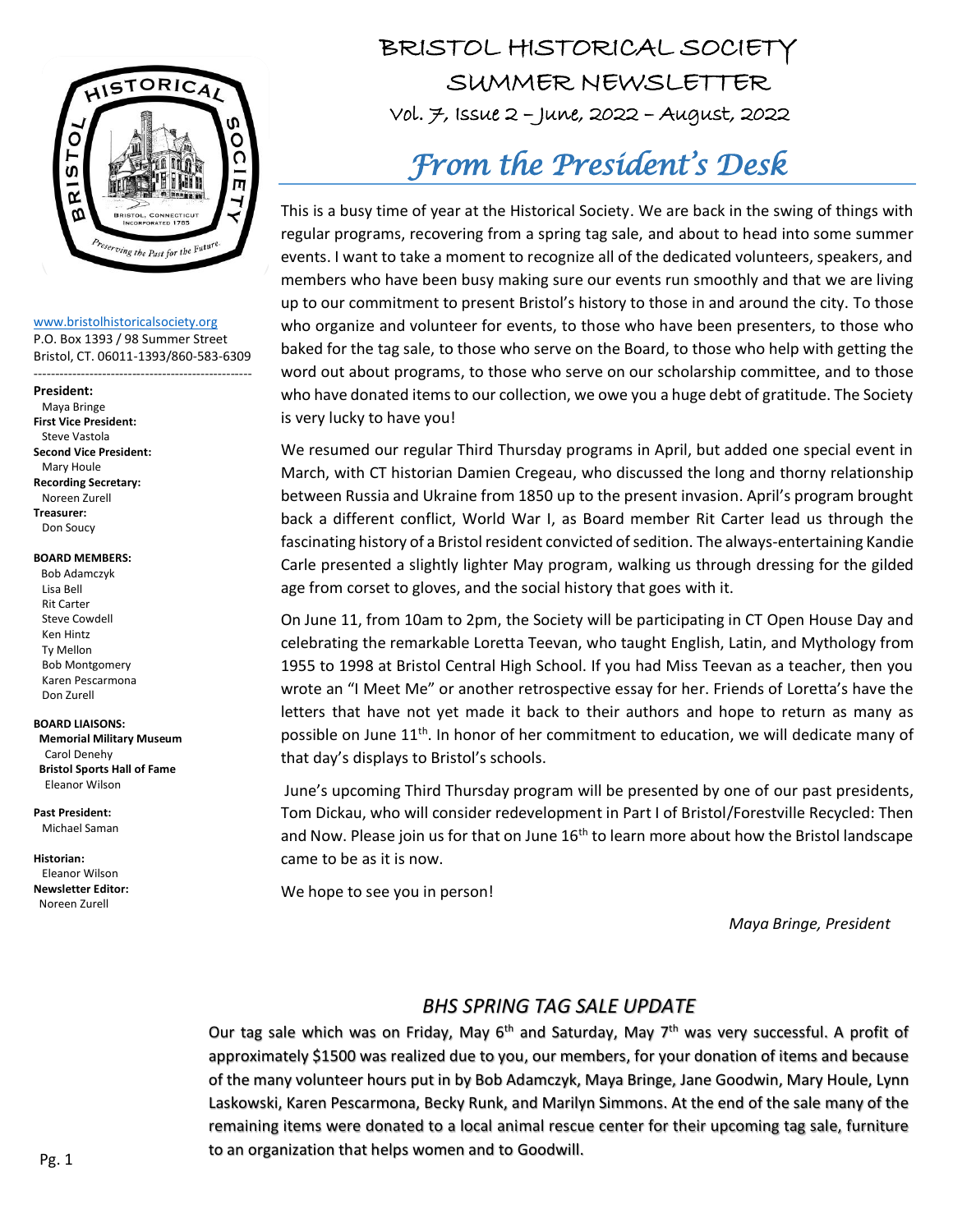#### *COLLECTIONS RECEIVES NEW ADDITIONS!*

The following items have been received to be added to the 'Collections' of the Bristol Historical Society.

- The Leatherman Book for children
- A framed picture of the Gridley House
- Stopwatch with WBIS engraved on the back
- Downs Cemetery photos of gravesite
- Child's mannequin from Harmin's Clothing Store
- 120-year-old pewter ice cream mold
- French Club history and photos
- WW1 photo of the Homeguard on Prospect Street
- Ellen Zoppo-Sassu Inaugural dress from 2017
- Jennings School reunion album
- Bev & Ralph Strong's family histories and plaques
- WW1 memorial parade pictures of 1924
- J.H. Sessions materials
- Loretta Teevan memorabilia

*Eleanor Wilson, Collections Committee.*

#### *ANNUAL MEETING UPDATE*

The Annual Meeting for the Society will be **Wednesday, June 22, 2022, at 6pm**. Voting will take place for the following offices:

#### President

#### First Vice President

#### Director of the Board (multiple openings)

Ballots will be mailed out on June 1, and members are able to vote by mail or in person at the annual meeting. Look for your ballot in the mail. Each voting member of your household should receive a ballot—please contact us in the office (860-583- 6309) if you believe that you need additional ballots or do not receive one. **Mailed in ballots must be returned by 6pm (the start of the annual meeting) on June 22nd to be counted.**

The full set of bylaws with the latest amendments is available at [www.bristolhistoricalsociety.org](http://www.bristolhistoricalsociety.org/) and in the office at the Society at 98 Summer Street. If you have questions about the open positions or the election procedure, please contact Steve Vastola, [veeeman@sbcglobal.net,](mailto:veeeman@sbcglobal.net) chair of the Governance Committee.

#### *2022 BHS ANNUAL DINNER*

THE DATE: Wednesday, August 10<sup>th</sup>. THE PLACE: Bristol Historical Society's Great Room!

**THE TIME:** Social Hour 5pm; Dinner 6pm.

This will be a truly wonderful evening! The invitation/reservation form is in the mail, and you should be receiving it soon! The committee is working with a caterer to put together a unique, enticing buffet menu – one which will be enjoyed by all. You won't want to miss it!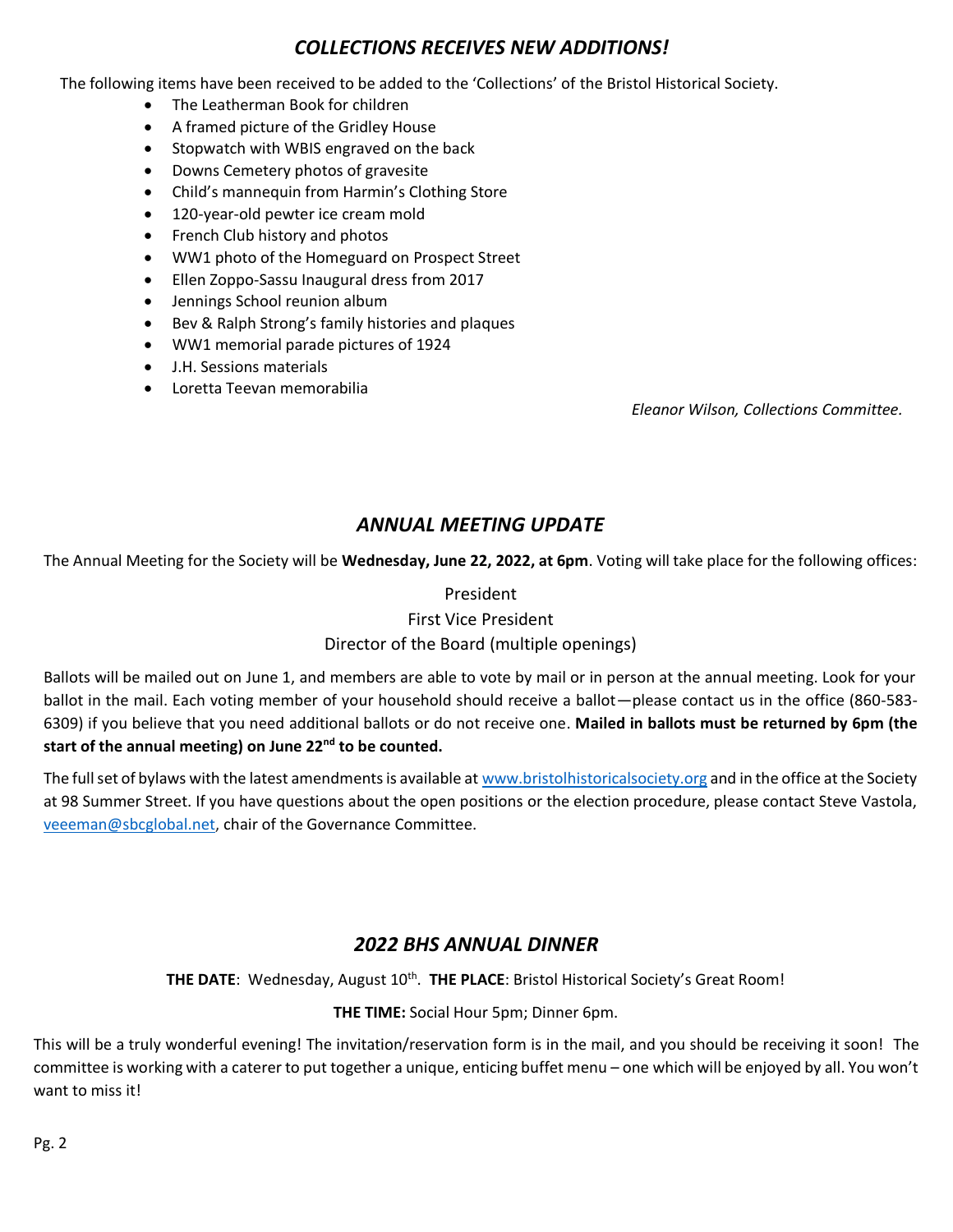#### *UPCOMING PROGRAMS*

| JUNE 11 <sup>th</sup>             | Saturday  | $10am - 2pm$<br>Connecticut Open House Day                                                                                                                                                                                                    |
|-----------------------------------|-----------|-----------------------------------------------------------------------------------------------------------------------------------------------------------------------------------------------------------------------------------------------|
| JUNE 16TH                         | Thursday  | 7pm Program at BHS. Tom Dickau will present<br>"Bristol & Forestville Recycled" Part 1.                                                                                                                                                       |
| JULY 21st                         | Thursday  | 7pm Program at BHS. Tom Vaughn will be our guest speaker.<br>The topic will be announced soon!                                                                                                                                                |
| AUGUST 10TH                       | Wednesday | Annual Dinner at BHS Great Room. 5pm Social, 6pm Dinner<br>Program to follow. Reservation forms are in the mail.                                                                                                                              |
| AUGUST 18TH                       | Thursday  | 7pm Program at BHS. Eric Larson will present a photography program on<br>Birds of CT as a prelude to the Mum Festival photography contest.                                                                                                    |
| SEPTEMBER 15TH Thursday           |           | 7pm Program at BHS. Tom Dickau will present Part 11 of<br>"Bristol & Forestville Recycled."                                                                                                                                                   |
| OCTOBER 20 <sup>TH</sup> Thursday |           | 7pm Program at BHS. Steve Vastola will present a follow up to last<br>Year's program on "Stamps."                                                                                                                                             |
| NOVEMBER 17TH Thursday            |           | 7pm Program at BHS. Sarah Larson of the Parks Dept., and Tom Dickau as<br>DeWitt Page and Bob Adamczyk as Adrian Muzzy will present a program<br>On Rockwell & Page Parks. (NOTE: This year's annual pewter ornament<br>Features both parks.) |
| DECEMBER 3rd                      | Saturday  | Bristol Historical Society Annual Holiday Fair. More to come in September Issue.                                                                                                                                                              |

#### *MEMBERSHIP RENEWAL INFORMATION*

Membership renewal starts June 1<sup>st</sup> and runs through June 30<sup>th</sup>. The past few years we have included the renewal form when we mailed out the ballots in the beginning of June. This has worked very well with 95% of our annual members renewing. However, because of high postage rates we cannot mail back your membership cards unless you send us a stamp when you send back your ballot should you want your card right away. We will however include your card in the Annual Appeal mailing which is made in the fall.

#### *MAY'S 3RD THURSDAY PROGRAM A FUN EVENING!*

Our guest speaker for our 3<sup>rd</sup> Thursday program in May was Kandie Carle who presented "The Victorian Lady: dressing from Corset to Gloves in the Gilded Age, which showcased the textiles and garments of the era. Kandie dressed from corset to gloves as well as reproduction garments. She shared insights into the lifestyle, manners and etiquette of men, women, and children with interaction from the audience. It was a fun evening for all!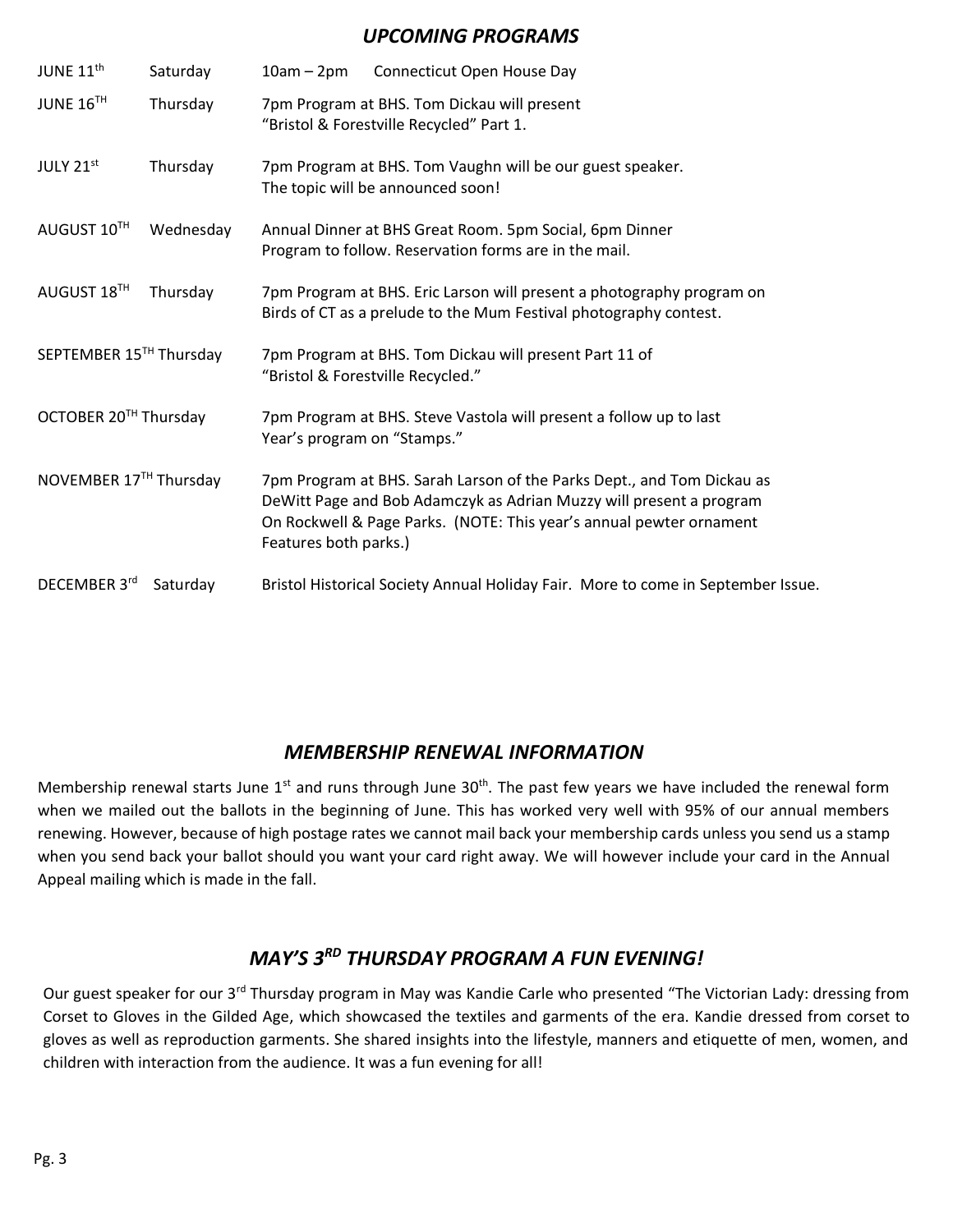#### *CONNECTICUT OPEN HOUSE DAY*

#### *WITH A TRIBUTE TO THE LATE LORETTA TEEVAN*

The Bristol Historical Society invites former students, parents, and friends of Loretta Teevan, a Bristol educator for 43 years, who died on January 24, 2022, to an open house from 10–2pm on Saturday, June 11, 2022. Come and share your stories with your fellow classmates in her memory.

It was Loretta's style to have her English, Latin, Italian and Mythology students write "I Meet Me" and "In Retrospect" papers every year, with a promise to return them at some point.

As a guest of many class reunions, she would return those papers. Courtesy of her relatives, Kelly Monahan-DiNoia and Ellie Wilson will try to fulfill that promise by making available many, many of those papers. Come and see if we have yours.

During the open house the Bristol Historical Society will have their exhibit rooms available for viewing and their display cases will feature Bristol Central High School memorabilia, yearbooks, and other educational items.

You can also still view the restored "Minerva' statue, temporarily housed at the Bristol Historical Society. Once the arts magnet school is complete the statue will be transferred back to its original site.

In addition, one will also be able to visit collections the Bristol Sports Hall Fame and the Memorial Military Museum during the open house.

Hope to see you there.

#### **BRISTOL/FORESTVILLE, "RECYCLED," THEN AND NOW**

Tom Dickau, as part of the Third Thursday Programs, will be presenting a multi-media program entitled, **"Bristol/Forestville, "Recycled, "Then and Now** on Thursday, June 16 at 7:00pm at BHS. The program, presented in movie style will include music, over 500 images of the area (many not seen before) and narration chronicling the changes that have occurred.

It opens with a brief explanation regarding the community transitioning from a farming, agricultural society to a major industrial city and how this created many facilities and homes that have been repurposed over the years.

The reasons for the failure of the Redevelopment within the community will be briefly explored. This led to the retail center of our city being focused on Route 6, mainly the Farmington Avenue area. This was not an accident!

A historically deceptive and purposefully distorted inaccuracy, which was promoted within our city, will be discussed with a description of what actually took place.

Several industrial sites and the homes of their owners will be described. Documentation and images will show how these have been recycled many times over the years.

This program is meant not only to provide accurate history, but also to jog the audience's memories about places that used to exist but have been recycled or repurposed to their present day uses.

Doors will open at 6:30 so attendees can explore the various exhibits and museums available! Seating at the airconditioned facility is limited to the first hundred that enter. Admissions is free for BHS members; a \$5 donation is requested for nonmembers. Parking is available behind the building. Refreshments will be served.



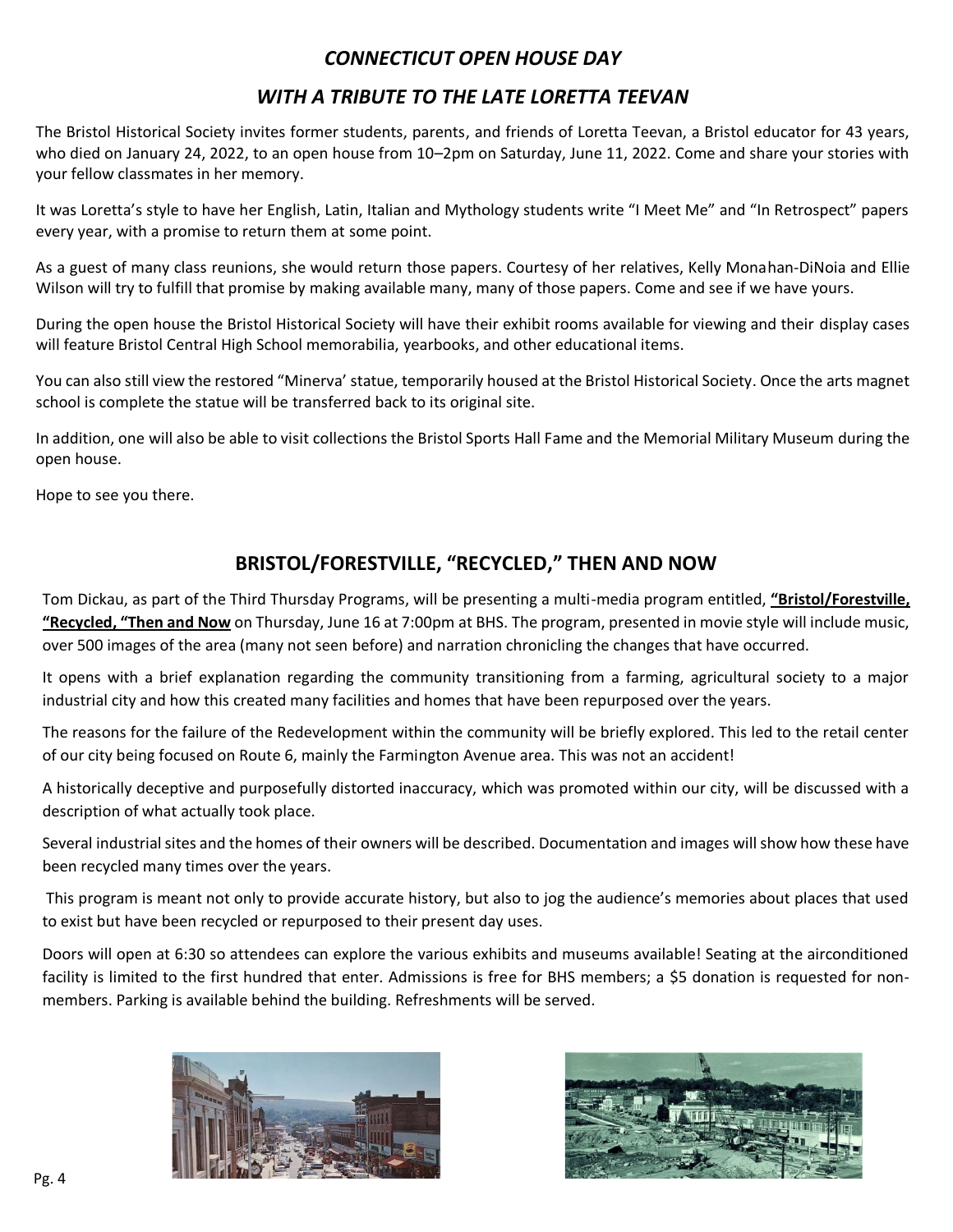#### **MUM FESTIVAL PHOTOGRAPHY CONTEST**

This fall the Bristol Historical Society will be hosting a photo contest in our museum as part of the 2022 Mum Festival. Categories will be announced soon, but all will be related to our great City of Bristol. The photo contest will be open to all, with prizes awarded in youth and adult categories.

Start taking your pictures now, and plan to come to the museum to view all the photographs when they are on display. Winners will be chosen by a jury of professional photographers including member, Lindsay Vigue.

If you have any questions, please feel free to contact Steve Vastola at [veeeman@sbcglobal.net](mailto:veeeman@sbcglobal.net) or 860-944-6567.

#### **OCTOBER IS NATIONAL STAMP COLLECTING MONTH**

October's 3<sup>rd</sup> Thursday Program will be a continuation from last October's when stamp collector Steve Vastola gave us a very interesting discussion on the art of collecting stamps. Steve is also looking to the public to share if they have any interesting Bristol-related philatelic items they might be willing to lend to enhance the display he will have available. Even a pile of cancelled envelopes that aren't that old might have something interesting in it. The doors will open at 6:30pm and the program starts at 7pm. As always members are free, and non-members are asked for a \$5 donation. Refreshments will be served.

If you have any questions, please feel free to contact Steve Vastola at [veeeman@sbcglobal.net](mailto:veeeman@sbcglobal.net) or 860-944-6567.

#### **CALLING ALL BOY SCOUTS!**

I am interested in putting together a "Bristol Scouter's Reunion" for the spring of 2023. If you were a scout in Bristol as a youth, please let me know. A number of us want to learn about your experiences and who you might still know from back then. We are interested in tracking different histories; troops did different things, went to different summer camps, participated in different events, etc. And, if you still have any Boy Scout items, perhaps you would consider lending them to us for display purposes.

This is currently in the 'start-up' mode but please feel free to contact me if you have any questions. Steve Vastola at [veeeman@sbcglobal.net](mailto:veeeman@sbcglobal.net) or 860-944-6567.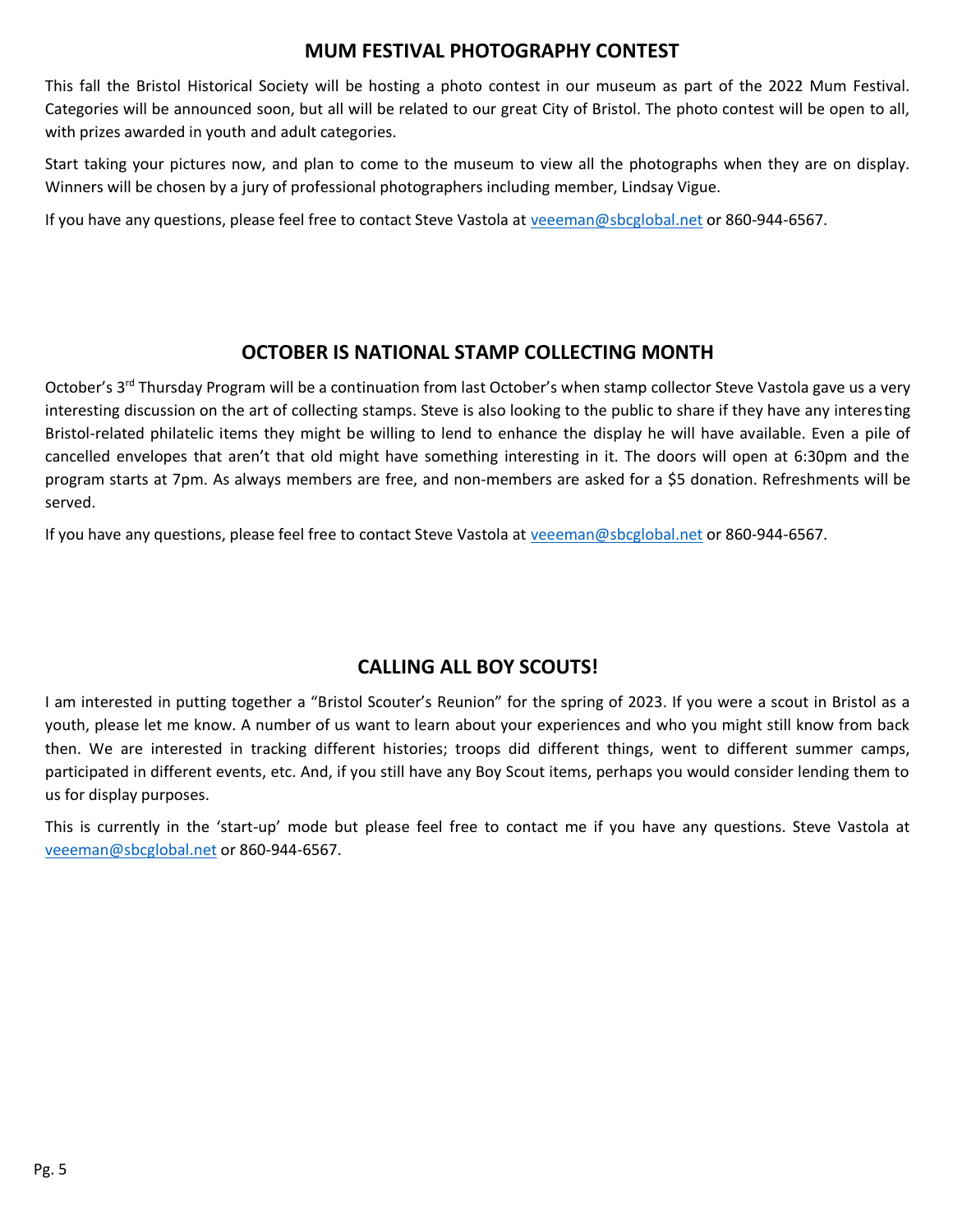#### **ANNUAL HOLIDAY ORNAMENT NOW AVAILABLE**





The Bristol Historical Society's annual holiday ornament for 2022 is now available. This two-sided medallion pictures a vintage scene of Rockwell Park on one side with the image of Page Park Pool on the reverse side. Residents of our community spent many hours of enjoyment and have fond memories of these municipal parks. The Bristol Park, Recreation, Youth and Community Services Department is planning major renovations at both facilities.

A small eight-page history of each park is included in the ornament box. The ornaments are priced at twenty dollars this year due to increased production and material costs.

Ornaments can be purchased at all Bristol Historical Society events; at the Annual Rockwell Park Festival, sponsored by the West End Association; at the two-day Mum Festival Field Day and Saturdays at the Farmers Market. They can also be purchased at the United Ways sponsored Bristol Blues Game at Muzzy Field June 17, sales start at 5:30. They will also be sold at City True Value Hardware Store on Farmington Avenue starting in September.

Ornaments can also be purchased by contacting Tom Dickau at 860 582-1537 or by emailing him at [tdickau@sbcglobal.net.](mailto:tdickau@sbcglobal.net) Please include ornament in your memo line, so he knows it is not spam.

Rekindle your memories of your youth at these parks by purchasing an ornament, while also assisting BHS with this annual fundraiser!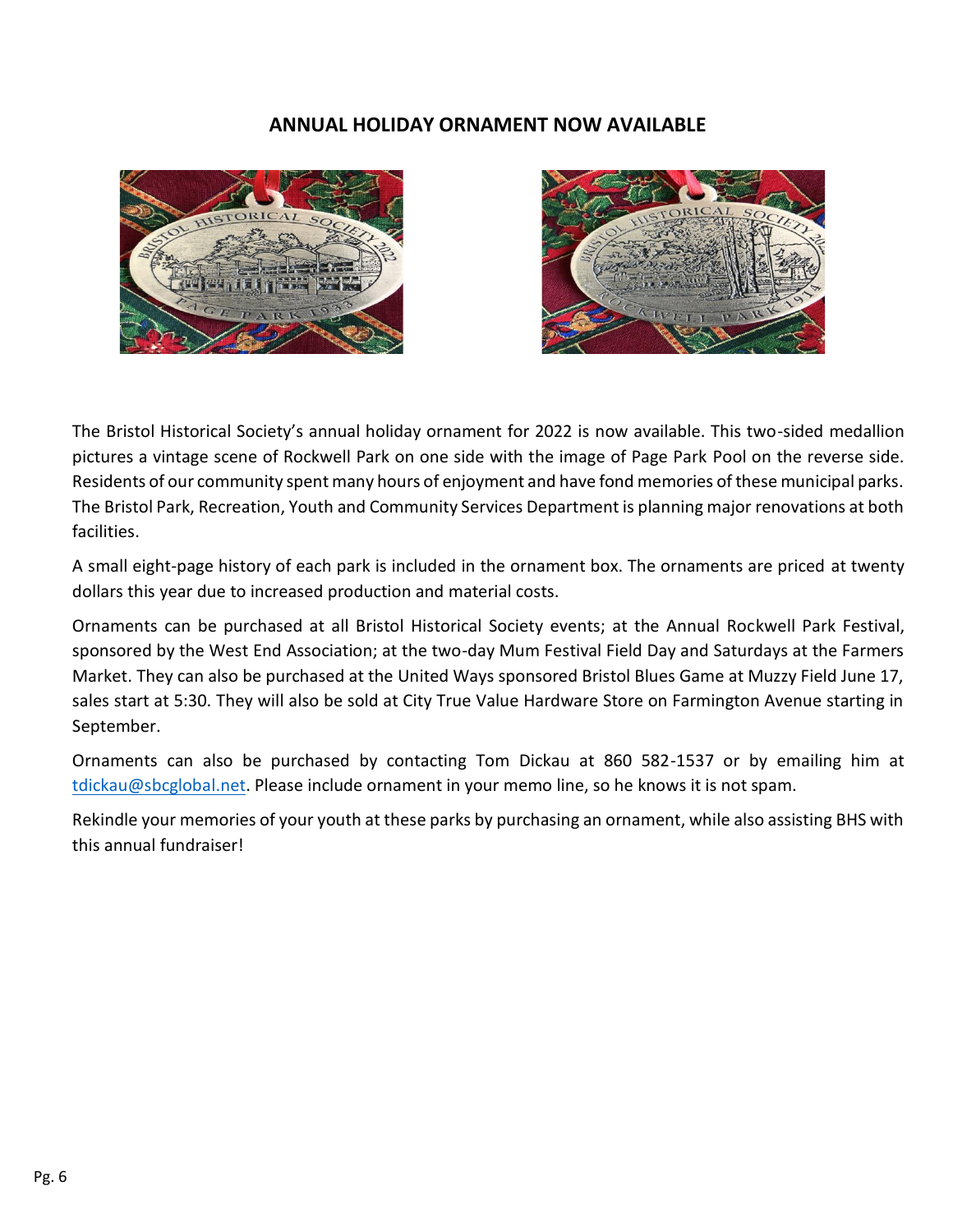#### **THE BRISTOL SPORTS HALL OF FAME NEWS**

The Bristol Sports Hall of Fame held a virtual Scholar Athletes ceremony on Sunday, April 30, 2022. 124 students were recognized as Scholar Athletes for their combination of academic and sports achievements.

*The Joe McGinn Award* went to the Bristol Eastern and Bristol Central Unified Sports Team.

The following students received \$1500 Scholarships

| <b>BSHOF/Alfred Greenleaf Memorial Scholarship:</b>   | Carson Rivoira, Bristol Central High         |
|-------------------------------------------------------|----------------------------------------------|
| <b>BSHOF/Leary Family Scholarship:</b>                | Madeline Ross, Bristol Central High          |
| <b>BSHOF/Christopher Calnan Memorial Scholarship:</b> | Alexsia Newman, Bristol Eastern High         |
| <b>BSHOF/Christopher Calnan Memorial Scholarship:</b> | Victoria Kosciukiewicz, Bristol Eastern High |
| <b>BSHOF/Brian Farrell Sr. Memorial Scholarship:</b>  | Adam Houle, St. Paul Catholic High           |
| <b>BSHOF/Roberge Family Scholarship:</b>              | Anna Kretsch, St. Paul Catholic High         |

#### **BSHOF ANNUAL SCHOLARSHIP GOLF TOURNAMENT**

Will be held on Monday, July 25<sup>th</sup> at the Pequabuck Golf Club. A special closest to the pin contest will be held prior to golfers teeing off with the First-Place winner receiving \$1,000 in cash, Second Place winner receiving a 4-some of golf with carts, and Third Place receiving \$100 in cash. Closet to pin golf balls can be purchased for only \$50. Please contact Don Soucy at 860-384-0256 or at [drs.1947@yahoo.com](mailto:drs.1947@yahoo.com) to purchase a ball or for more information on the tournament.

## **60"S REUNION PROGRAM**

## **WEDNESDAY JUNE 1ST.**

## IT WILL BE AN EVENING OF STORY TELLING **ABOUT SPORTS IN THE 60'S.**

THE PANEL<br>TO GET IT STARTED WITH GARY PALLADING AND BART BEARDSLEY, BE, MIKE GIOVANAZZO, GREG ZIOGAS, BC, TONY CARRIER, ST ANTHONY, JACK KRAMPITZ SP.

DOOR OPEN AT 6:30. @ HISTORICAL SOCIETY. FREE. BEER. WINE, SNACKS SERVED. PLEASE ATTEND



GRING A FRIDID, AND THINK OF A STORY ABOUT A COACH, TEAM, WEDIA COVERAGE, TRAINING, A SAME, A TEAMWITE, HELP WAKE THE PROCRAIN A SUIDERS.